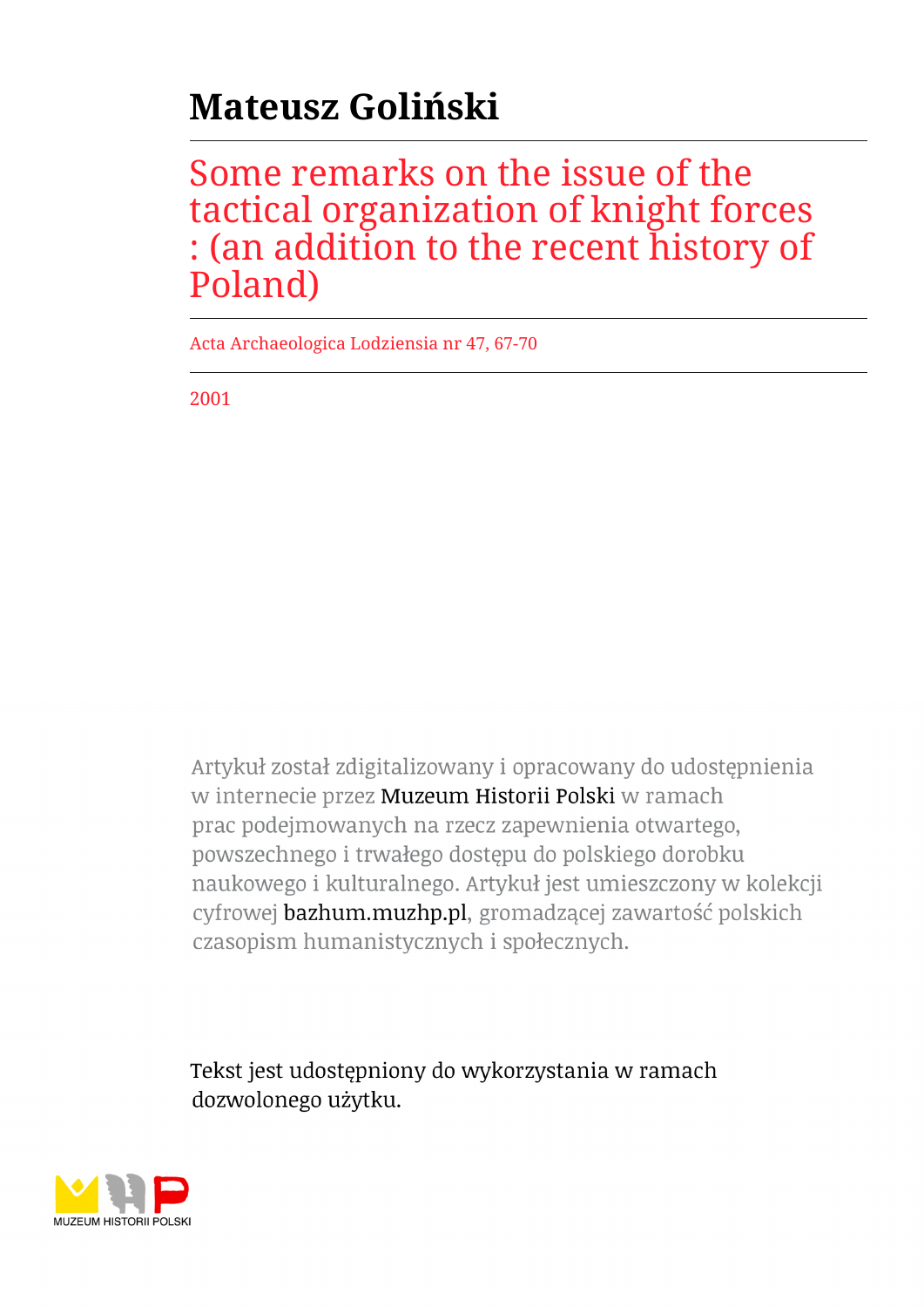#### MATEUSZ GOLIŃSKI

### **SOME REMARKS ON THE ISSUE OF THE TACTICAL ORGANIZATION OF KNIGHT FORCES (AN ADDITION TO THE RECENT HISTORY OF POLAND)**

I decided to present this paper after reading Jan Ptak's most interesting essay on the military system of medieval Warmia (Ermland)<sup>1</sup>. It seems that in many respects the researcher's findings are very similar to those made in connection with the situation observed in fourteenth and fifteenth century Silesia<sup>2</sup>. Of course if one takes into consideration the whole geographical, historical and cultural context, the above conclusions turn out to be obvious. The important thing, however, is that those findings differ from the dominant way the organizational and tactical system of the knight cavalry is perceived in historiography. The differences observed between the two regions are also quite significant. They are evidence of the variety of methods and means employed in the Middle Ages. Medieval people did not need the universal remedy offered by the present day literature. What is more the material collected interestingly corresponds to the novelty findings of Andrzej Nadolski, whose conclusions were a result of a study of the tactical organization of the sides involved in the Battle of Grunwald (Tannenberg)<sup>3</sup>.

In the light of information found in the law of Chełmno (Kulm) it is possible to identify a very clear rule stating the number of mounted warriors that had to be provided in the Teutonic state. The regulation said that large estates (above 40 fiefs) had to contribute heavily armoured warriors with at least three horses and smaller estates one lightly armoured man on horseback, while, according to Ptak, in the bishopric of Warmia obligations of the first type were hardly ever imposed and only one instance of the introduction of such regulations is mentioned in written sources. In this region the armed services consisted mainly of lightly armoured cavalrymen and larger estates contributed a larger number of warriors. In other words, in estates founded according to the law of Chełmno and the Prussian Law the rule saying that a heavily armoured knight should be accompanied by two lightly armoured men on horseback was never obeyed. Almost all local forces were composed of lightly armoured single mounted warriors, whose arms and armour were referred to as local, national, homeland or Prussian. Thus the Warmia feudal military system was not based on the "lance" unit, which was apparently the universal, fundamental, organizational and tactical knight unit (of course the term "lance" was used as the basic unit needed to calculate a warrior's pay $)^4$ .

The bishopric of Warmia did not rely on knights as its only armed forces. An important part of the region's armed forces were the Prussian yeomen, a social group between the knights and the peasantry, who were obligated to provide up to 17 men per village. Another category was the so-called "Prussian cavalrymen" (a village had to provide up to 10 peasants). Because of economic factors, one can easily guess at what the character of this cavalry was. In addition, all sorts of non-noble free fief owners and, from the fifteenth century onwards, village judges (*sculteti*) also had to be on active service (it seems strange that this category of people were obligated to do so only in the 1400s). No wonder the number of units composed of heavily armoured warriors and many horses was small in the Teutonic state (such units constituted about 7.5 percent of all forces even in the district of Chełmno, where they were the most numerous). The other cavalrymen, the lightly armoured knights included, would fight singly. Jan Ptak rightly emphasizes that it was impossible to form a 'lance' unit composed of three identically armed men. The Teutonic Order wanted to introduce this tactical unit in 1432, but the attempt had to be abandoned for economic reasons<sup>5</sup>.

The above researcher is of the opinion that 90 percent of the lightly armoured warriors fighting in the Teutonic army did not form, lance' units", which, according to him, were present only among the enlisted soldiers, and fought singly. Consequently, he had to deal with the issue of the tactical use of the cavalry characterized by this "non-standard" structure and offered only a very general explanation,

<sup>1</sup> J. P t a k, *Wojskowość średniowiecznej Warmii (The Milita*ry Organization of Medieval Warmia), Olsztyn 1997.

<sup>2</sup> W. S c h u 11 e, *Die Landesverteidigung des Neisser Fürsten*tums, "Zeitschrift des Vereins für Geschichte und Alterthum Schlesiens", Bd. 45 (1911), pp. 281-286; M. G о 1 i ń s k i, *Služba rycerska a potencjał militarny księstw śląskich w późnym średniowieczu. I. Księstwo nysko-otmuchowskie, II. Księstwo wrocławskie na tle innych ziem dziedzicznych korony czeskiej, III. Uwagi ogólne* (Knight Forces and the Military Potential of Silesian Duchies in the Late Middle Ages. I. The Duchy of Nysa and Otmuchów, II. The Duchy of Wrocław Against a Background of the Other Inheritance Districts of the Bohemian Crown, III. General Comments), "Sobótka", Yearbook LIII (1998), nos. 1-2, pp. 33-67; nos. 3-4, pp. 519-545; Yearbook LIV (1999), nos. 1-2, pp. 1-17.

<sup>3</sup> A. Nadolski, *Grunwald. Problemy wybrane* (*Grunwald. Selected Issues),* Olsztyn 1990.

<sup>4</sup> J. P t a k, *op. cit.,* pp. 17, 19, 45, 76, 84, 99.

<sup>5</sup> *Ibidem,* pp. 25-28, 31-35, 98, 99.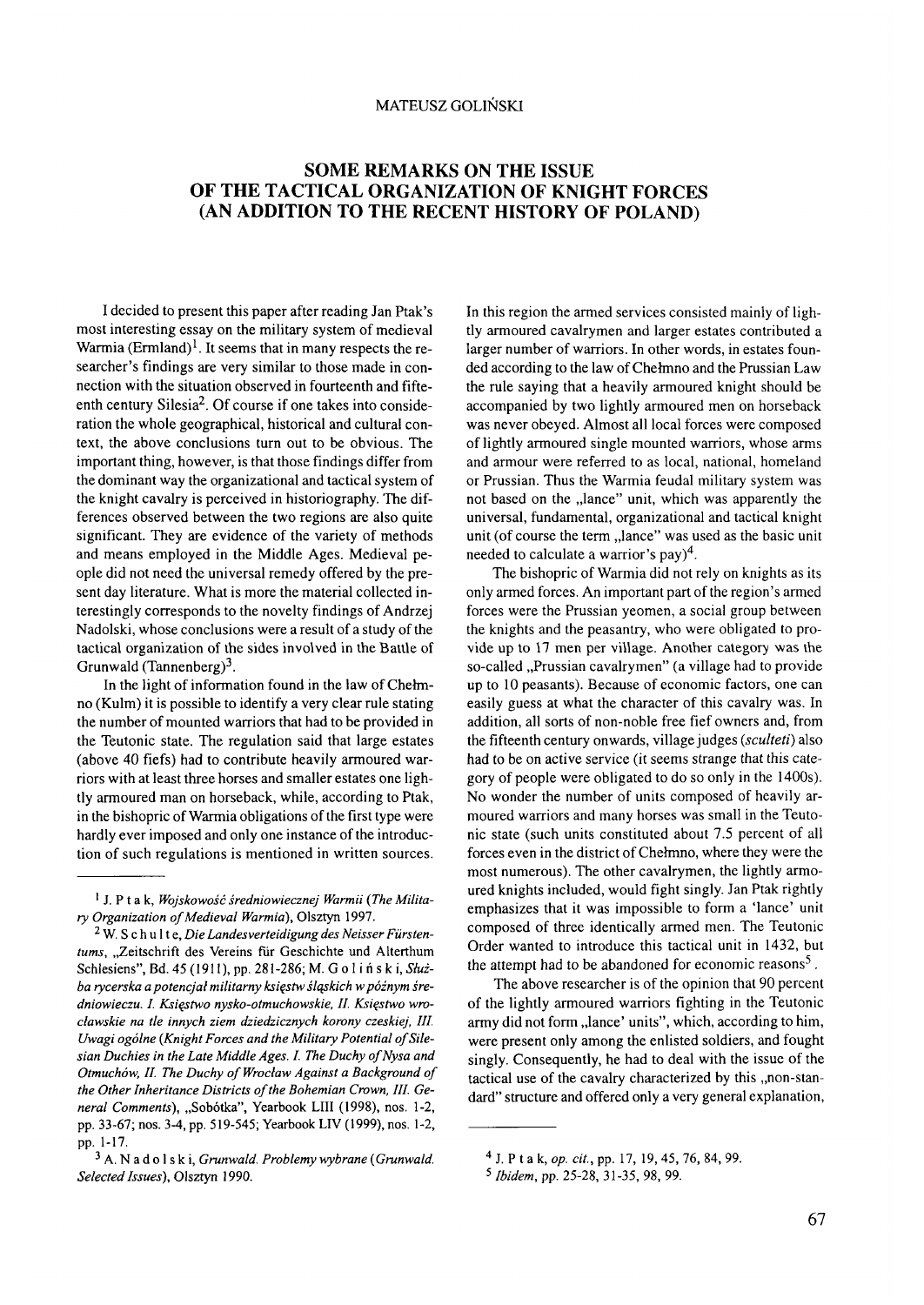saying that the better-armed soldiers were positioned at the front and those with worse weapons at the rear. Lack of a detailed discussion of this issue became the main critical remark made by Jerzy Maroń in his generally laudatory review6. Although Maroń only rhetorically mentions the probable variants of the battle array, such as the "fence", the "wedge" or "knee by knee" and quotes from the very fundamental relevant world literature, his comments inspired the author of this article to start his own investigation. However, it has turned out that the answer to this question can easily be found in the well-known treatise about the Battle of Grunwald written by A. Nadolski. The abovementioned researcher proves that both the sides involved in the armed conflict of 1410 employed the same sort of battle formation, namely the column and wedge array, which was the most perfect battle array known in fifteenth century Europe. The array consisted in grouping several hundreds of cavalrymen into rows, which formed a compact and deep column, where the front wedge and side rows were composed of the best-armoured lancers. According to A. Nadolski, this arrangement resulted in a limitation of the role of the "lance" unit, which could no longer be created as the smallest and basic tactical unit. The researcher believes that this fact led to the separation of the lancers from the party warriors carrying projectile weapons and to splitting the unit  $up^7$ . Therefore one can assume that even a researcher who seems to consider the "lance" organization of an army a dogma $8$  is of the opinion that the mobilization organization of knights did not have to correspond to their tactical organization. The authors of the Teutonic military policy in the bishopric of Warmia must have arrived at the same conclusion. Jan Ptak proves that they simply gave up the idea of forming military units which did not meet the country's tactical requirements and stretched its mobilization potential.

We should also discuss the time of the relative emergence of the two phenomena: the predominantly singlehorse organization of the cavalry and the alteration of the battle formation. The above-described Warmia system of forces was created during the second half of the thirteenth and the first half of the fourteenth centuries, while the pure form of the "column and wedge" battle formation described by chroniclers and treaties by military theoreticians is mentioned in written sources, especially German ones, from the fifteenth century forward (of course one shall not discuss here the issue of the "wedge" battle formation used by, for example, the Slavs as early as the Early Middle Ages). Therefore in the light of information found in the relevant literature, it is impossible to prove that there existed a fully justified mutual dependence of the organization on the tactic and the tactic on the organization of forces. A. Nadolski, who most broadly discussed the issues of the use of the "column-wedge" battle array in Polish historiography,

was very well aware of its advantages. A banner formed in this way acquired the desired force of attack, could be more easily manoeuvred (in fact the warriors closely followed the pennon positioned right behind the front wedge), which, in turn, allowed, for example, a retreat and replacement and multiplied the chances to command the unit effectively, as well as made it possible to prolong fighting. Taking into consideration the arguments set out by the above-quoted researcher, one finds it difficult to image a many hour and continuously commanded battle of the late Middle Ages, where the offensive side did not employ this type of battle array or a very similar formation<sup>9</sup>. The latter reservation seems particularly important as only a slightly worse tactical result could be achieved by using a compact column array without forming the frontal wedge and making so precise specifications concerning the width and number of lines. In other words, the "column-wedge" battle array could be a perfected form of well-known and long-used solutions. This might have been the case with forces formed in the regions being under the influence of the art of war known in Eastern Europe, which made use of the deep battle array. As proved earlier, among other things, an analysis of the arms and armour used suggests that the Teutonic state in Prussia was such a region<sup>10</sup>. Consequently, the organizational model of the feudal cavalry which developed in Warmia was not only a result of the region's socioeconomic characteristics and its Prussian history but was connected with the way the cavalry was used in battle.

The above-mentioned factors influencing the development of the Teutonic military science did not operate in Silesia. However it has turned out that the Silesian knight mobilization system was not based on the unit called the "lance" either. In the fist quarter of the fifteenth century in the Duchy of Nysa (Neisse) and Otmuchów (Ottmachau), which belonged to the bishops of Wrocław (Breslau) and therefore may have been similar to Warmia, there was only one kind of military obligation where the master had to be accompanied by a man bearing a missile weapon. The rest were probably single-horse forces. The process of strengthening the duchy's military forces by doubling the number of warriors started only in the second quarter of the fifteenth century and never developed. In 1503 there were only five forces composed of several, that is to say, two, horses (there was only one case where the unit consisted of three horses). Such units constituted 13 percent of all forces in the duchy. The bishop's feudal cavalry had some unique characteristics that distinguished it from other forces. It was composed mainly of village judges (*sculteti*)

<sup>&</sup>lt;sup>6</sup> *Ibidem*, p. 100; J. Maroń's review of the above work, "Komunikaty Warmińsko-Mazurskie" 1998, nos. 4 (222), pp. 685-690.

<sup>7</sup> A. N a d о 1 s к i, op. *cit.,* pp. 83-88. 8 Cf.: *ibidem,* pp. 49, 50.

<sup>9</sup> *Ibidem,* pp. 89-91.

<sup>10</sup> See *ibidem,* pp. 53-55; A. Nowakowski, *Uzbrojenie wojsk krzyżackich w Prusach w XIV w. i na początku XV w. (Arms and Armour of Teutonic Forces in Prussia in the Fourteenth and* at the Beginning of the Fifteenth Centuries), Łódź 1980; idem, O *wojskach Zakonu Szpitala Najświętszej Marii Panny Domu Niemieckiego w Jerozolimie zwanego Krzyżackim (On the Forces of* the Hospital of St. Mary of the German House in Jerusalem Cal*led the Teutonic Order),* Olsztyn 1988.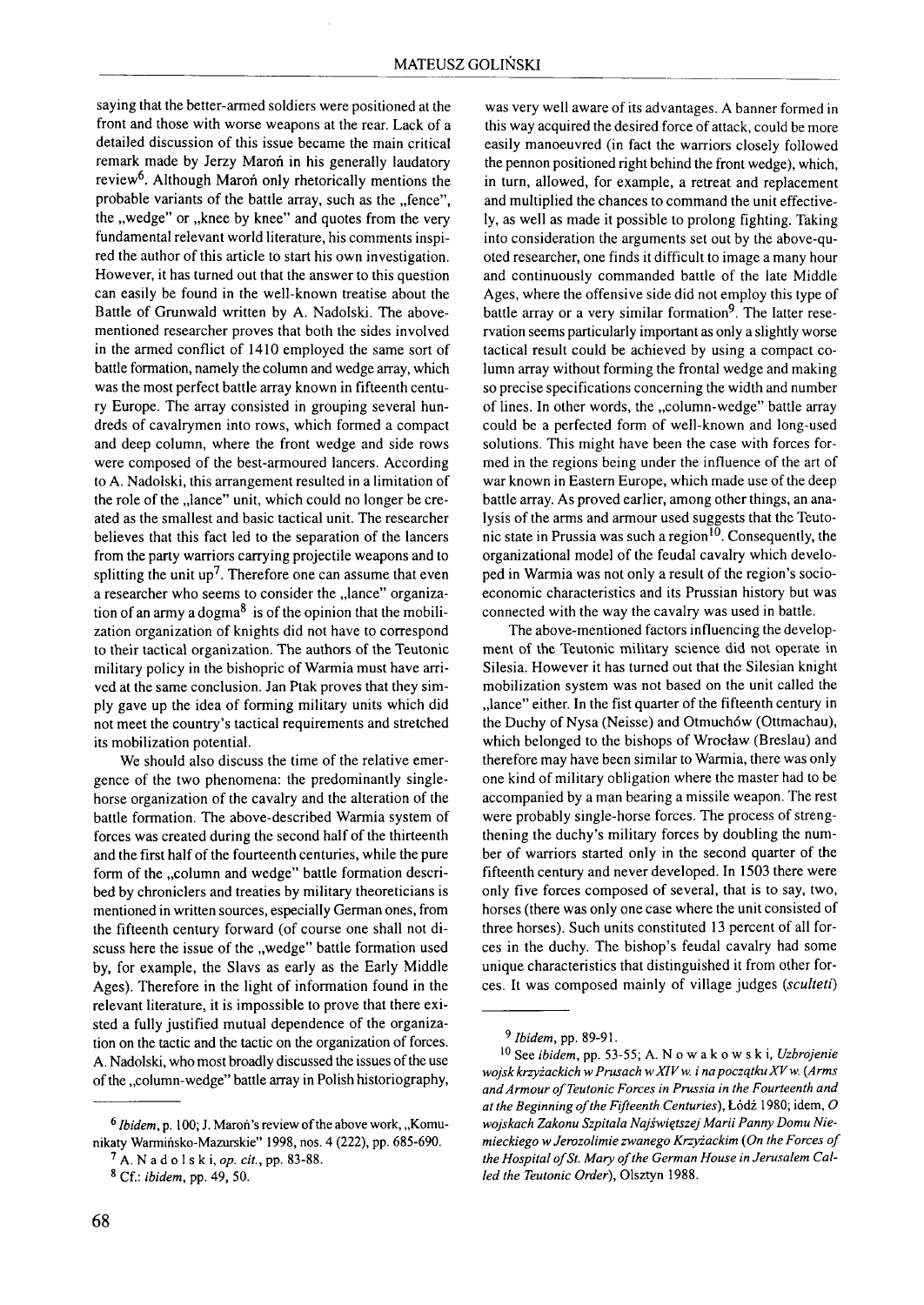and so-called squires, that is to say, knights of lower rank, who usually owned small estates founded according to the Polish Law<sup>11</sup>. The forces were reinforced by owners of villages founded according to the German Law, grange owners, town judges (*advocati*) and yeomen of all ranks. Thus the type of military organization adopted was a result of the region's limited economic capacities, met the expectations of the majority of warriors and fulfilled their social aspirations. One cannot expect squires to form groups of three men and agree to be commanded by their peers armed in the same way in order to form "lance" units. And undoubtedly, wealthy village judges would have found it hard to become the latter's party warriors. But it should be remembered that the social and economic structure of the system's base was not the only cause of the situation.

Around the middle of the 1300s in the Duchy of Wroclaw, belonging to the Bohemian rules, there were only (!) single-horse forces, measured in "stallions" and "half stallions". However, the composition of the cavalry was different. The great majority of the cavalrymen were vassals, owners of allodia, and there were very few village administrators in the troops. Moreover, unfortunately according to a tradition of doubtful reliability, in the Duchy of Świdnica (Schweidnitz) and Jawor (Jauer) the number of yeomen, so-called *lehen leute,* owners of smaller non-knight fiefs, determined the military potential. Anyway, forces composed of more than two horses were very scarce in Silesia and they were usually contributed by the owner of a few estates, that is to say, they consisted of several single-horse forces. In the Bohemian district of Kłodzko (Glatz), bordering Silesia, only a few owners of castles and vast estates provided genuine "lance" units. It was there that in the second quarter of the fourteenth century the region's military potential was measured in "stallions", the majority of which were contributed by local knights. In Silesia the military contingents of particular duchies were measured in horses from the Hussite wars, that is to say, from the 1420s, onward. It may only be noted that in the 1460s the men having two or sometimes three horses constituted only one third of the soldiers contributed even among the Wrocław warriors<sup>12</sup>.

This must have been reflected on the battlefield. However, the situation in Silesia seems to differ slightly from the trend discussed at the beginning of this paper. In Warmia there were only four cases where the landowner was obligated to have a projectile weapon! As J. Ptak puts it, the above situation resulted in an alarmingly small number of crossbowmen in the forces based on the individual service obligation. The causes of this situation remain unclear. The above-quoted researcher believes that local warriors did not know the crossbow before the turn of the thirteenth century and that the first men bearing missile weapons were connected with foreign military specialists (he himself, however, mentions the widespread use of arbalests by townspeople, peasants and enlisted warriors)<sup>13</sup>.

A. Nadolski also argues that single knights of lower rank and Prussian yeomen setting off on a war expedition bore "sulice" (lances) and not crossbows. He was, however, of the opinion that enlisted warriors armed with projectile weapons considerably outnumbered enlisted lancers and this is why he hesitated to state the number of crossbowmen and lancers, the two basic types of weapon, in Teutonic banners<sup>14</sup>. His conclusions differ from data found in legal documents dating back to the years 1350-1450, according to which in the armed services of Poland crossbowmen outnumbered lancers three to one (it should, of course, be remembered that there were "lance" units composed only of lancers or only of crossbowmen). What is more the proportion of lancers was a lot higher amongst knights (29.8 percent) than amongst village judges (18.9 percent)<sup>15</sup>.

The situation that developed in Silesia, particularly in the bishop's Duchy of Nysa and Otmuchów, was the polar opposite of that in Warmia, where only nine "lance" forces survived to the first quarter of the fifteenth century. They constituted 7.6 percent of all the military obligations of landowners and village judges. What is more the proportion of warriors armed with projectile weapons and other men was growing. It seems that in 1503 the Duchy's armed services were composed only of crossbowmen (some lancers might have led the five multi-horse parties mentioned above). At the same time, in the first half of the sixteenth century in Silesia there were two kinds of cavalry, namely the heavy cavalry composed of lancers and the light cavalry consisting of crossbowmen. It may also be noted that the tradition of forming church forces by enlisting crossbowmen, owners of small fiefs, dates back to the 1260s (at that time the bishops of Wrocław did not have any territorial power, which they received after 1290). A village had to contribute up to five crossbowmen. They disappeared as a social group in the first half of the fourteenth century and their military function was taken over by knights of lower rank, who did not use lances but arbalests<sup>16</sup>.

The above discussion suggests that the proportion of crossbowmen in the cavalry mobilized according to the feudal military service obligation varied essentially from region to region. Around 1400 on the above-discussed territories bordering the Kingdom of Poland the number of crossbowmen constituted from 1 (in Warmia) to 92 (in the district of Nysa and Otmuchów) percent, while they constituted 73 percent of the total number of warriors in Poland. It seems obvious that the situation must have been reflected in the tactics used on the battlefield and the resulting organization of the armed forces. Unfortunately, contemporary researchers perception of the issue does not take into

<sup>11</sup> M. G o 1 i ń s к i, /. *Księstwo...,* pp. 43, 49-51, 61-63.

<sup>12</sup> Idem, *II. Ziemie..*., pp. 529, 536-544; *III. Uwagi..., pp. 1-7.* 13 J. P t a k, *op. cit.,* pp. 115,116.

<sup>14</sup> A. N a d о 1 s k i, *op. cit.,* p. 50.

*<sup>15</sup>Ibidem,* pp. 61,88; A. Na d o l s k i , J. D a n k ó w a, *Uwagi o składzie i uzbrojeniu polskiej jazdy rycerskiej w latach 1350- 1450 (Some Remarks on the Composition, Arms and Armour of the Polish Knight Cavalry in the Years 1350-1450*), "Studia i Materiały do Historii Wojskowości", vol. XXVI (1983), pp. 98- 101.

<sup>16</sup> M. G о 1 i ń s k i, /. *Księstwo...,* pp. 50, 54-57, 61,62.